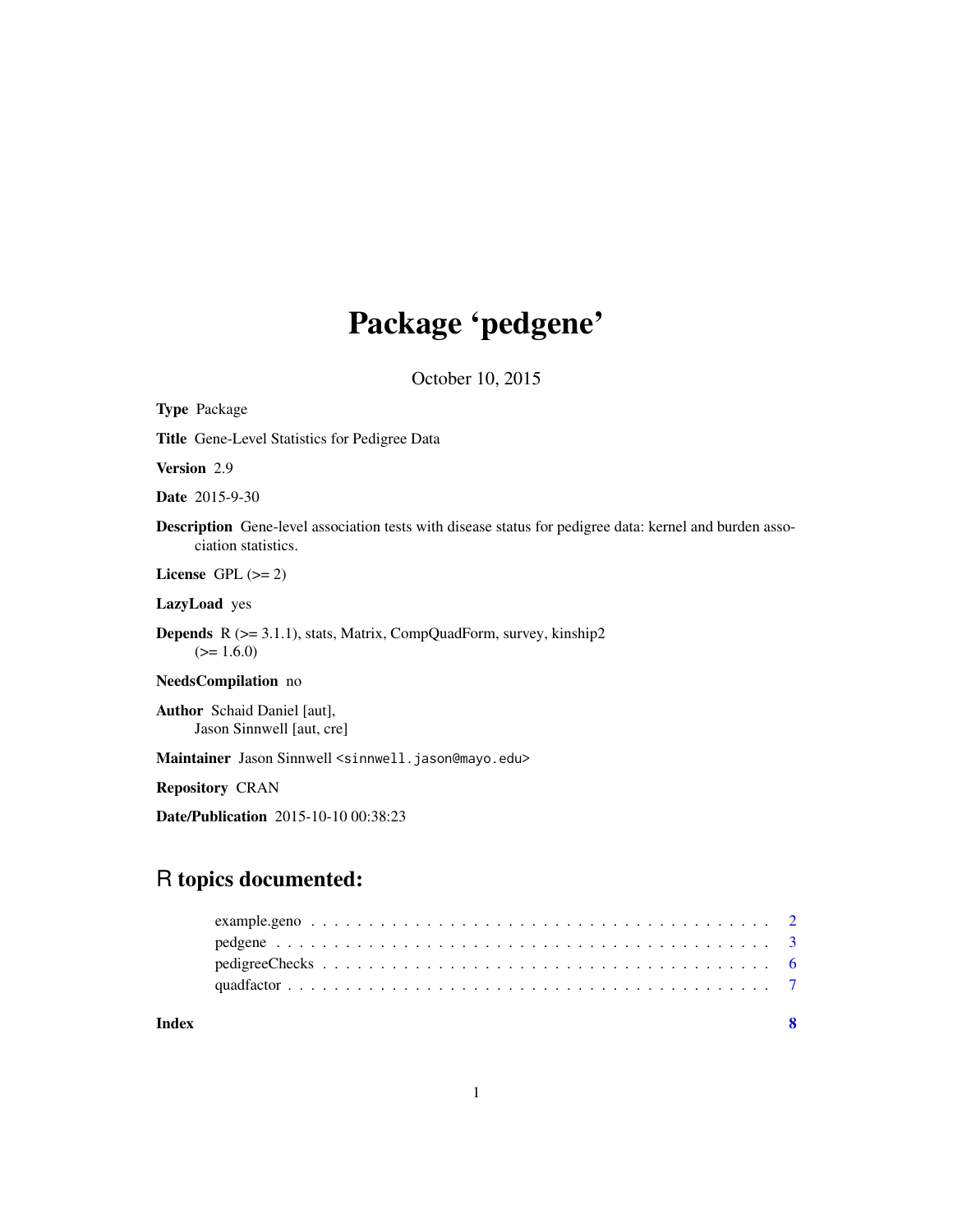<span id="page-1-0"></span>

#### Description

example.geno: a data frame with minor allele count for subjects (rows) at variant positions (columns); example.ped: pedigree and trait data for subjects in example.geno; example.map: gene and chromosome for variant positions in example.geno

#### Usage

```
data(example.geno)
data(example.ped)
data(example.map)
```
#### Format

example.geno -data frame with minor allele count for 20 variant positions:

- ped pedigree ID, character or numeric
- person person ID, used with ped to match subjects to their row in example.ped
- AA.1-AA.10,AX.1-AX.10 genotype columns at 10 positions for each of 2 simulated genes

example.ped -data frame with pedigree structure and trait values in the following columns:

- ped pedigree ID, character or numeric
- person person ID, a unique ID within each pedigree
- father father ID, 0 if no father
- mother mother ID, 0 if no mother
- sex coded as 1 for male, 2 for female
- trait phenotype, either case-control status coded as 1 for affected and 0 for unaffected, or a continuous value. Subjects with missing (NA) will be removed from the analysis
- trait.adjusted an optional variable for covariate-adjusted trait. If trait.adjusted is present in the data.frame, then gene-level tests are adjusted for covariates using residuals = (trait - trait.adjusted). Otherwise, gene-level tests are not adjusted for covariates, in which case  $residuals = trait - mean(train)$

example.map - data frame with columns for gene name and chromosome:

- chrom chromosome code (1-23,X allowed) where the gene is located
- gene gene identifier

#### Source

Simulated data for testing purposes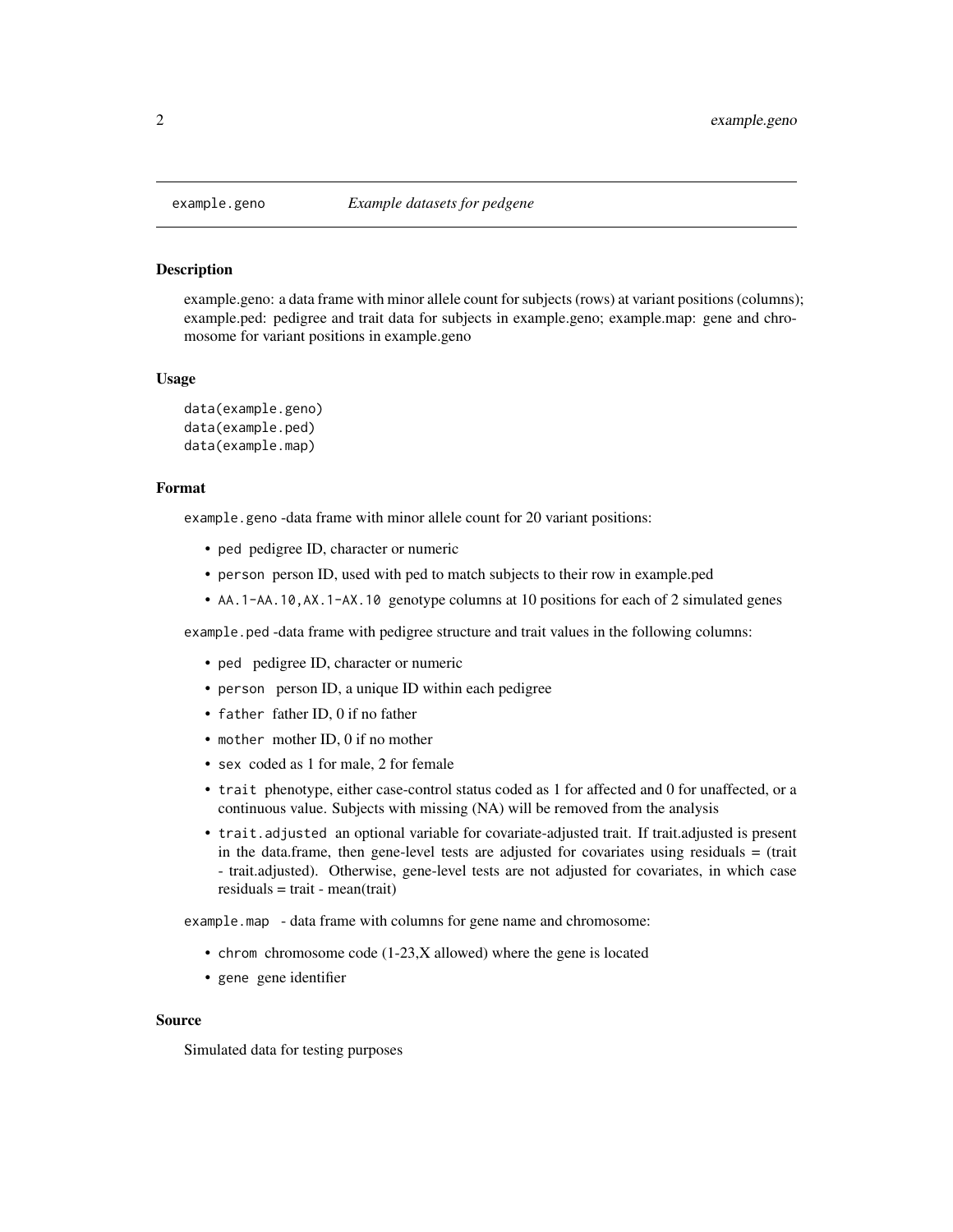#### <span id="page-2-0"></span>pedgene 33

#### Examples

```
data(example.geno)
data(example.ped)
data(example.map)
```
pedgene *Compute Kernel and Burden Statistics for Pedigree Data (possibly with unrelated subjects)*

#### Description

Compute linear kernel and burden statistics for gene-level analysis of data that includes pedigreerelated subjects, and possibly unrelated subjects.

#### Usage

```
pedgene(ped, geno, map=NULL, male.dose=2,
                    checkpeds=TRUE, verbose.return=FALSE,
                    weights=NULL, weights.beta=c(1,25), weights.mb=FALSE,
                    method="kounen", acc.davies=1e-5)
```
#### Arguments

ped A data.frame with variables that define the pedigree structure (typical format used by LINKAGE and PLINK), trait (phenotype), and optionally a covariateadjusted trait (for covariate-adjusted gene level statistics). The columns in the data.frame must be named as follows:

- ped: pedigree ID, character or numeric allowed
- person: person ID, a unique ID within each pedigree, numeric or character allowed
- father: father ID, 0 if no father
- mother: mother ID, 0 if no mother
- sex: coded as 1 for male, 2 for female
- trait: phenotype, either case-control status coded as 1 for affected and 0 for unaffected, or a continuous value. Subjects with missing (NA) will be removed from the analysis
- trait.adjusted: an optional variable for covariate-adjusted trait. If trait.adjusted is present in the data.frame, then gene-level tests are adjusted for covariates using residuals = (trait - trait.adjusted). Otherwise, gene-level tests are not adjusted for covariates, in which case residuals  $=$  trait - mean(trait) where the mean is taken on all subjects passed into pedgene before removing subjects who do not have genotype data.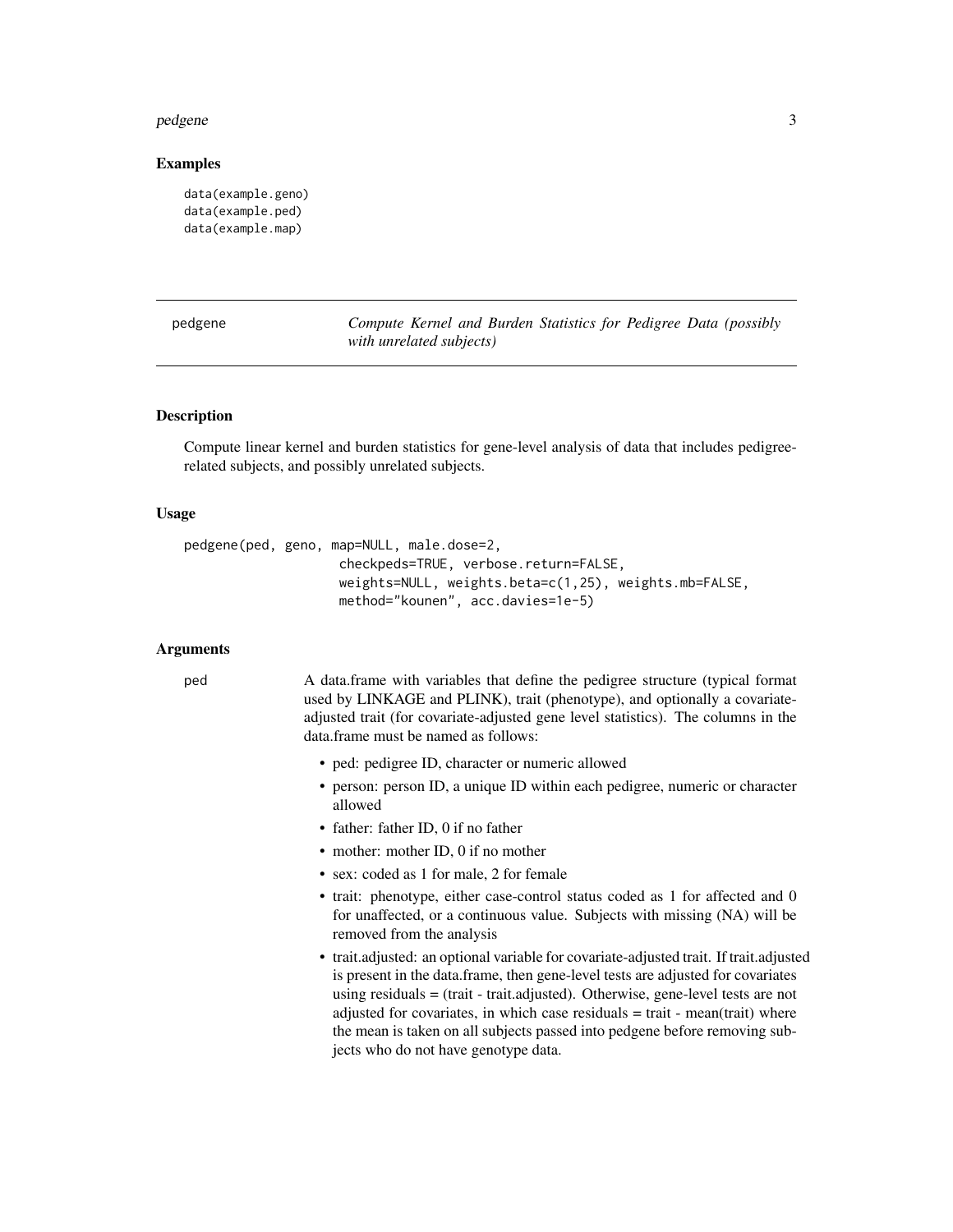| Optional data.frame with columns "chrom" and "gene", one row per variant col-<br>map<br>umn in geno. The gene name can be any identifier for the gene. The chro-<br>mosome can be either numeric or character, where the calculations will differ<br>between autosomes vs X chromosome (allow "X"/"x"/23, converted to "X" in<br>results)<br>male.dose<br>When analyzing the X-chromosome, male.dose defines how male genotypes<br>should be analyzed. male.dose can be between 0 and 2, but is typically either 1<br>or 2. Ozbek and Clayton show that male.dose $= 2$ is powerful in the presence of<br>X-chromosome dosage compensation in females.<br>logical, if FALSE, the method will skip the pedigree checking step, which can<br>checkpeds<br>be intensive for large studies<br>verbose.return<br>logical, if TRUE, return the pedigree, geno, and map objects used in the tests af-<br>ter initial cleanup, e.g., the removal of monomorphic variants. They are returned<br>in the pedgene object in a list called "save"<br>weights.beta<br>Weights based on a function of the minor allele frequency (maf) and the Beta<br>distribution<br>optional user-specified weights, a vector of weights for each variant column of<br>weights<br>geno. If none given, the Beta weights are applied<br>logical, if TRUE and no user-given weights, apply the Madsen-Browning weights<br>weights.mb<br>per variant: 1/sqrt(maf*(1-maf)). The hierarchy of weights used is 1) user-<br>3) Beta density weights (default if no other weights are set)<br>method<br>method for calculating the kernel test p-value. Kounen's saddlepoint approx-<br>imation (default) is based on the survey package, and has been found to have<br>less faults (e.g., returned missing value) than Davies' method (see Chen et al.,<br>2012). The Davies method, which computes an exact p-value for a mixture of<br>chi-square distributions, is also provided. The accuracy of the Davies method<br>depends on the numerical accuracy parameter (acc.davies), which can be diffi-<br>cult to specify ahead of time.<br>acc.davies<br>Numerical accuracy parameter used in the Davies' method for calculating the<br>kernel test p-value. In some instances, a p-value from the kernel test is out of | geno | Data.frame or matrix with genotypes for subjects (rows) at each variant position<br>(columns). The first two columns are required to be named ped and person,<br>which are used to match subjects to their data in the ped data.frame. The geno-<br>types are coded as $0, 1, 2$ for autosomal markers (typically a count of the number<br>of the less-frequent allele). For X-chromosome markers, females are coded 0,<br>1, 2, and males coded 0, 1. Missing genotypes (NA) are allowed. |
|-----------------------------------------------------------------------------------------------------------------------------------------------------------------------------------------------------------------------------------------------------------------------------------------------------------------------------------------------------------------------------------------------------------------------------------------------------------------------------------------------------------------------------------------------------------------------------------------------------------------------------------------------------------------------------------------------------------------------------------------------------------------------------------------------------------------------------------------------------------------------------------------------------------------------------------------------------------------------------------------------------------------------------------------------------------------------------------------------------------------------------------------------------------------------------------------------------------------------------------------------------------------------------------------------------------------------------------------------------------------------------------------------------------------------------------------------------------------------------------------------------------------------------------------------------------------------------------------------------------------------------------------------------------------------------------------------------------------------------------------------------------------------------------------------------------------------------------------------------------------------------------------------------------------------------------------------------------------------------------------------------------------------------------------------------------------------------------------------------------------------------------------------------------------------------------------------------------------------------------------------------------------------------------------|------|--------------------------------------------------------------------------------------------------------------------------------------------------------------------------------------------------------------------------------------------------------------------------------------------------------------------------------------------------------------------------------------------------------------------------------------------------------------------------------------------|
|                                                                                                                                                                                                                                                                                                                                                                                                                                                                                                                                                                                                                                                                                                                                                                                                                                                                                                                                                                                                                                                                                                                                                                                                                                                                                                                                                                                                                                                                                                                                                                                                                                                                                                                                                                                                                                                                                                                                                                                                                                                                                                                                                                                                                                                                                         |      |                                                                                                                                                                                                                                                                                                                                                                                                                                                                                            |
|                                                                                                                                                                                                                                                                                                                                                                                                                                                                                                                                                                                                                                                                                                                                                                                                                                                                                                                                                                                                                                                                                                                                                                                                                                                                                                                                                                                                                                                                                                                                                                                                                                                                                                                                                                                                                                                                                                                                                                                                                                                                                                                                                                                                                                                                                         |      |                                                                                                                                                                                                                                                                                                                                                                                                                                                                                            |
|                                                                                                                                                                                                                                                                                                                                                                                                                                                                                                                                                                                                                                                                                                                                                                                                                                                                                                                                                                                                                                                                                                                                                                                                                                                                                                                                                                                                                                                                                                                                                                                                                                                                                                                                                                                                                                                                                                                                                                                                                                                                                                                                                                                                                                                                                         |      |                                                                                                                                                                                                                                                                                                                                                                                                                                                                                            |
|                                                                                                                                                                                                                                                                                                                                                                                                                                                                                                                                                                                                                                                                                                                                                                                                                                                                                                                                                                                                                                                                                                                                                                                                                                                                                                                                                                                                                                                                                                                                                                                                                                                                                                                                                                                                                                                                                                                                                                                                                                                                                                                                                                                                                                                                                         |      |                                                                                                                                                                                                                                                                                                                                                                                                                                                                                            |
|                                                                                                                                                                                                                                                                                                                                                                                                                                                                                                                                                                                                                                                                                                                                                                                                                                                                                                                                                                                                                                                                                                                                                                                                                                                                                                                                                                                                                                                                                                                                                                                                                                                                                                                                                                                                                                                                                                                                                                                                                                                                                                                                                                                                                                                                                         |      |                                                                                                                                                                                                                                                                                                                                                                                                                                                                                            |
|                                                                                                                                                                                                                                                                                                                                                                                                                                                                                                                                                                                                                                                                                                                                                                                                                                                                                                                                                                                                                                                                                                                                                                                                                                                                                                                                                                                                                                                                                                                                                                                                                                                                                                                                                                                                                                                                                                                                                                                                                                                                                                                                                                                                                                                                                         |      |                                                                                                                                                                                                                                                                                                                                                                                                                                                                                            |
|                                                                                                                                                                                                                                                                                                                                                                                                                                                                                                                                                                                                                                                                                                                                                                                                                                                                                                                                                                                                                                                                                                                                                                                                                                                                                                                                                                                                                                                                                                                                                                                                                                                                                                                                                                                                                                                                                                                                                                                                                                                                                                                                                                                                                                                                                         |      | specified weights, 2) Madsen-Browning if weights.mb=TRUE and weights=NULL,                                                                                                                                                                                                                                                                                                                                                                                                                 |
|                                                                                                                                                                                                                                                                                                                                                                                                                                                                                                                                                                                                                                                                                                                                                                                                                                                                                                                                                                                                                                                                                                                                                                                                                                                                                                                                                                                                                                                                                                                                                                                                                                                                                                                                                                                                                                                                                                                                                                                                                                                                                                                                                                                                                                                                                         |      |                                                                                                                                                                                                                                                                                                                                                                                                                                                                                            |
| the p-value was out of range.                                                                                                                                                                                                                                                                                                                                                                                                                                                                                                                                                                                                                                                                                                                                                                                                                                                                                                                                                                                                                                                                                                                                                                                                                                                                                                                                                                                                                                                                                                                                                                                                                                                                                                                                                                                                                                                                                                                                                                                                                                                                                                                                                                                                                                                           |      | range, in which case the p-value is set to $0$ or 1, depending on which direction                                                                                                                                                                                                                                                                                                                                                                                                          |

### Details

The pedgene function is a wrapper function to call pedgene.stats on one gene at a time. The pedgene.stats function calculates gene-level tests for associations with a trait among subjects, accounting for relationships among subjects based on known pedigree relationships (see Schaid et al). This is achieved by the kinship function in the kinship2 package. The kernel association statistic uses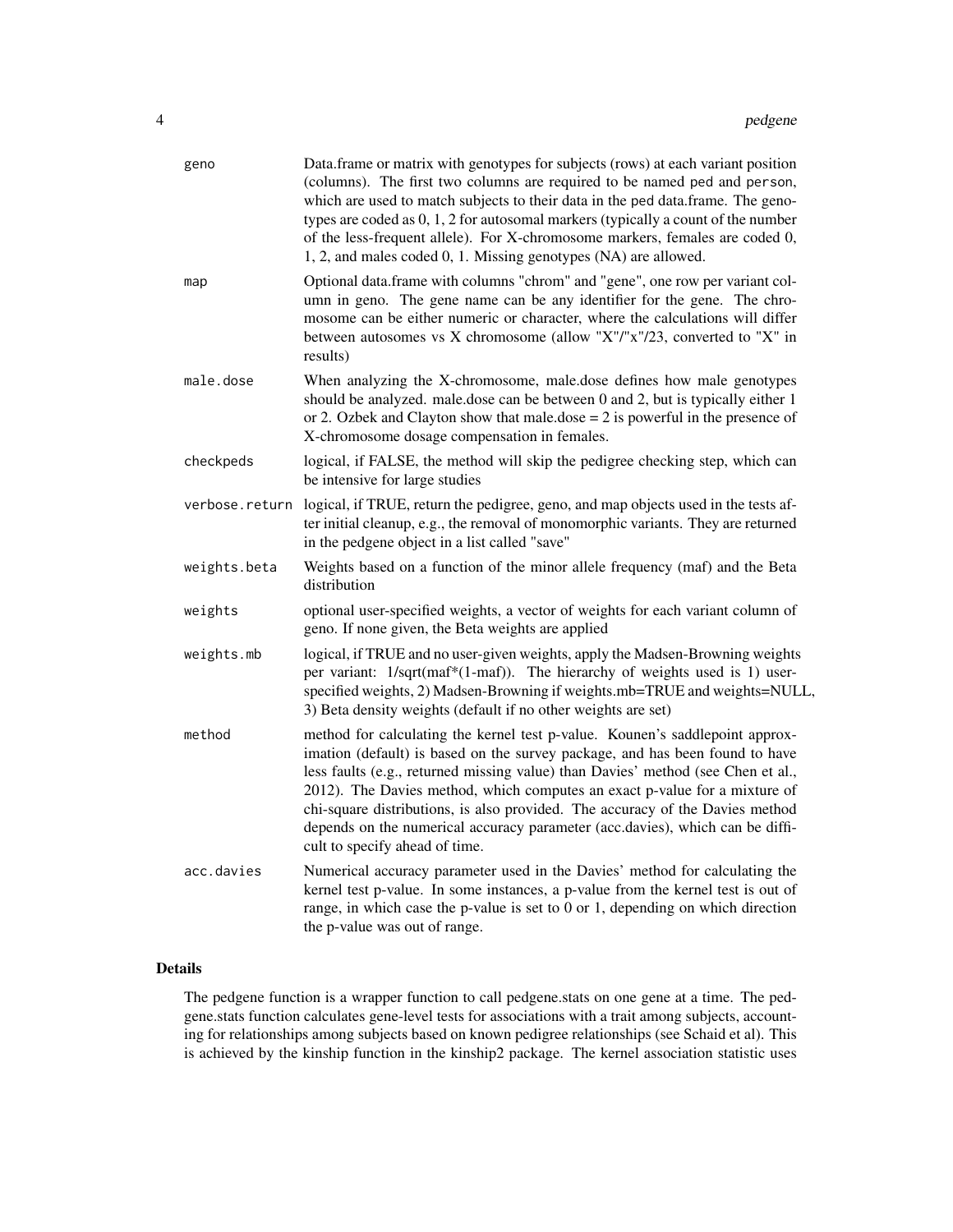#### pedgene 55 to 55 million to 20 million to 20 million to 20 million to 20 million to 20 million to 20 million to 20 million to 20 million to 20 million to 20 million to 20 million to 20 million to 20 million to 20 million t

a weighted linear kernel, with default weights based on the beta distribution and the sample minor allele frequency. The burden statistic is based on a weighted sum of variants. If a gene only has one variant, the kernel test reduces to the burden statistic. Variant positions that have zero variance are removed from the analysis because they do not contribute information.

Note that if ped contains extra people that are not necessary to define relationships of people with genotype data, their trait value will still be used in mean(trait) in calculating trait.adjusted if trait.adjusted is not given as a column in ped.

#### Value

An object of the pedgene S3 class, with the following elements:

| call:          | function call           |
|----------------|-------------------------|
| $n \alpha$ df. | data frama with gang no |

pgdf: data.frame with gene name, chromosome, n-variants per gene(after removing uncessary variants), n-variants removed per gene, kernel and burden test statistics and p-values. Kernel p-values are based on either Kuonen (1999) or Davies (1980) method. The burden statistic has a standard normal distribution, so the sign of the burden statistic gives information on the direction of association (positive value implies large burden score are positively associated with larger trait values). When a gene has only 1 variant, the kernel test reduces to the burden test. In this instance, the kernel statistic (chi-square) is the square of the burden statistic (standard normal), with both having the same p-value. When a gene has no markers after removing zero-variance markers, the gene test stastistics and p-values are all NA. save: If verbose.return was set to TRUE, a list containing the cleaned form of the data

that was input to pedgene and is used in the tests: ped, geno, and map

#### Author(s)

Daniel J. Schaid, Jason P. Sinnwell, Mayo Clinic (contact: schaid@mayo.edu).

#### References

Schaid DJ, McDonnell SK, Sinnwell JP, Thibodeau SN (2013) Multiple Genetic Variant Association Testing by Collapsing and Kernel Methods With Pedigree or Population Structured Data. Genetic Epidemiology, 37(5):409-18.

Ozbek U (2012) Statistics for X-chromosome association. 62nd Annual Meeting of The American Society of Human Genetics; Program #22. San Francisco, California.

Clayton D (2008) Testing for association on the X chromosome. Biostatistics 9:593-600

Chen H, Meigs J, Dupuis J (2012) Sequence kernel association test for quantitative traits in family samples. Genetic Epidem 37:196-204

Kounen D (1999) Saddle point approximatinos for distributions of quadratic forms in normal variables. Biometrika 86:929 -935

Davies RB (1980) Algorithm AS 155: The Distribution of a Linear Combination of chi-2 Random Variables, Journal of the Royal Statistical Society. Series C (Applied Statistics), 29(3):323-33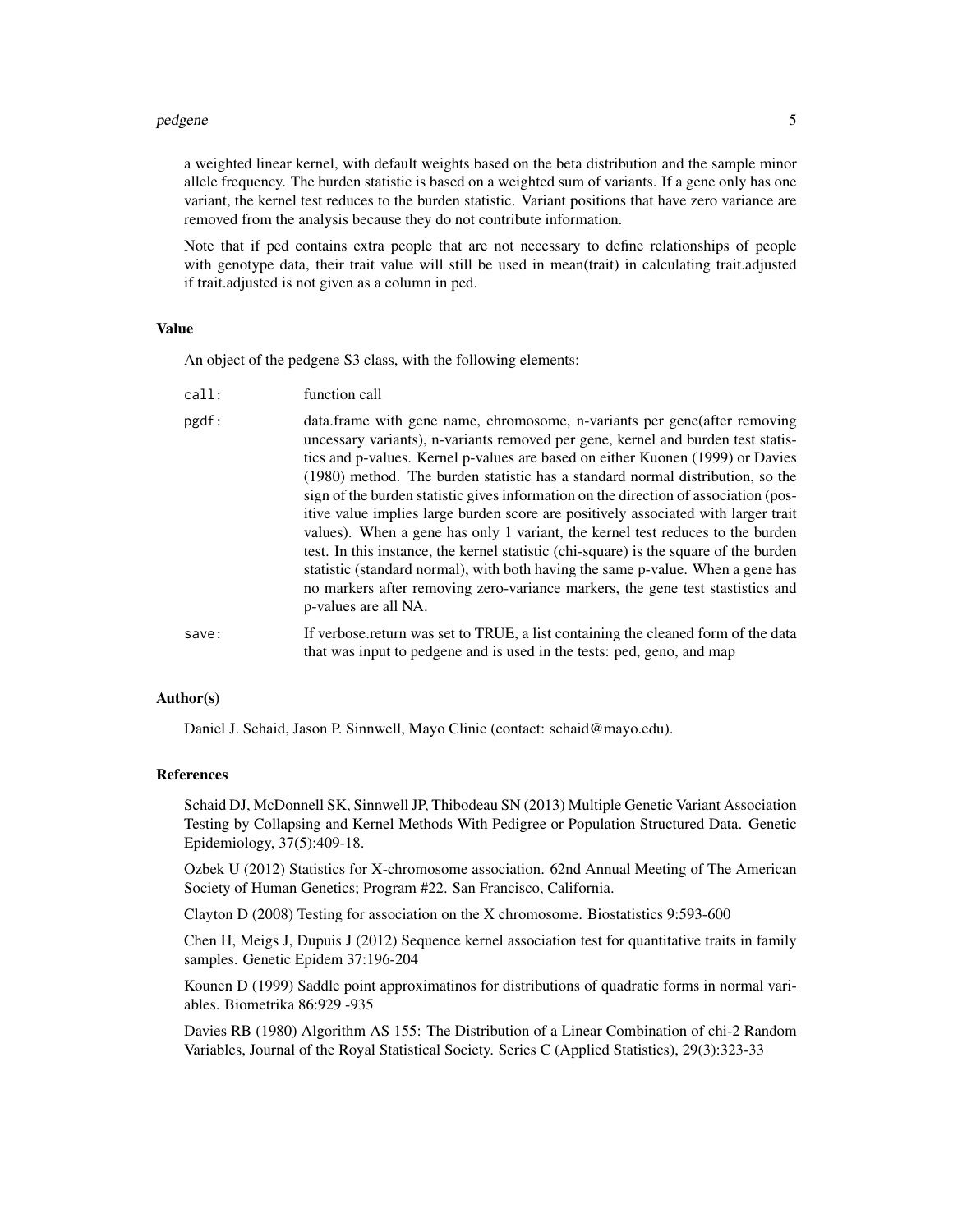#### See Also

pedigreeChecks, example.ped

#### Examples

```
# example data with the same 10 variants for an autosome and X chromosome
# pedigree data on 39 subjects including 3 families and unrelateds
data(example.ped)
data(example.geno)
data(example.map)
# gene tests (chroms 1 and X) with male.dose=2
pg.m2 <- pedgene(example.ped, example.geno, example.map, male.dose=2)
# same genes, with male.dose=1
pg.m1 <- pedgene(example.ped, example.geno, example.map, male.dose=1)
## print and summary methods
print(pg.m2, digits=3)
summary(pg.m1, digits=3)
```
pedigreeChecks *Validity checks on pedigree data*

#### Description

Checks for valid IDs, sex codes for data in a single pedigree

#### Usage

```
pedigreeChecks(pedigree, male.code = 1, female.code = 2)
```
#### Arguments

| pedigree    | data frame with variables named person, father, mother, sex. |
|-------------|--------------------------------------------------------------|
| male.code   | sex code for males                                           |
| female.code | sex code for females                                         |

#### Details

A series of basic pedigree checks

#### Value

valid = TRUE or FALSE for validity of pedigree data

#### Author(s)

Daniel J. Schaid (schaid@mayo.edu).

<span id="page-5-0"></span>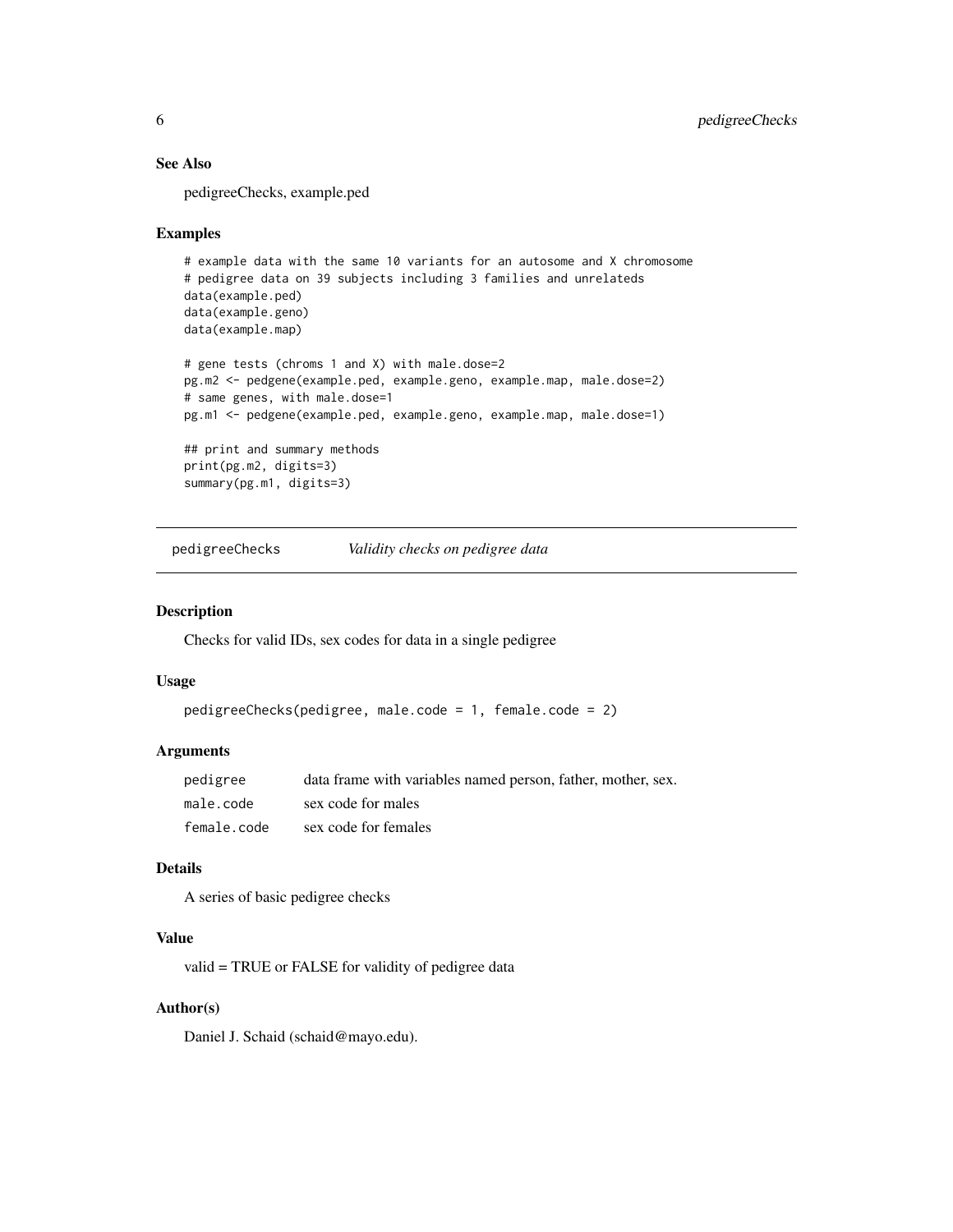<span id="page-6-0"></span>quadfactor *Internal utility to calculate a constant quadratic factor for gene-level statistics variances, over all pedigrees*

#### Description

Internal utility to calculate a constant quadratic factor for gene-level statistics variances over all pedigrees, for either autosomes or X chromosome

#### Usage

quadfactor(kinmat, chrom, resid, sex, male.dose)

### Arguments

| kinmat    | A kinship matrix for one or more pedigrees                                                       |
|-----------|--------------------------------------------------------------------------------------------------|
| chrom     | character string for chromosome number, if "X", the method accounts for sex<br>code              |
| resid     | the residual based on the trait minus the group mean or adjusted trait value for<br>each subject |
| sex       | See pedgene                                                                                      |
| male.dose | See pedgene                                                                                      |

## Value

Constant quadratic factor for gene-level statistics variances, for autosomes and X chromosome

#### Author(s)

Daniel J. Schaid, Mayo Clinic (schaid@mayo.edu).

#### See Also

pedgene, kinship